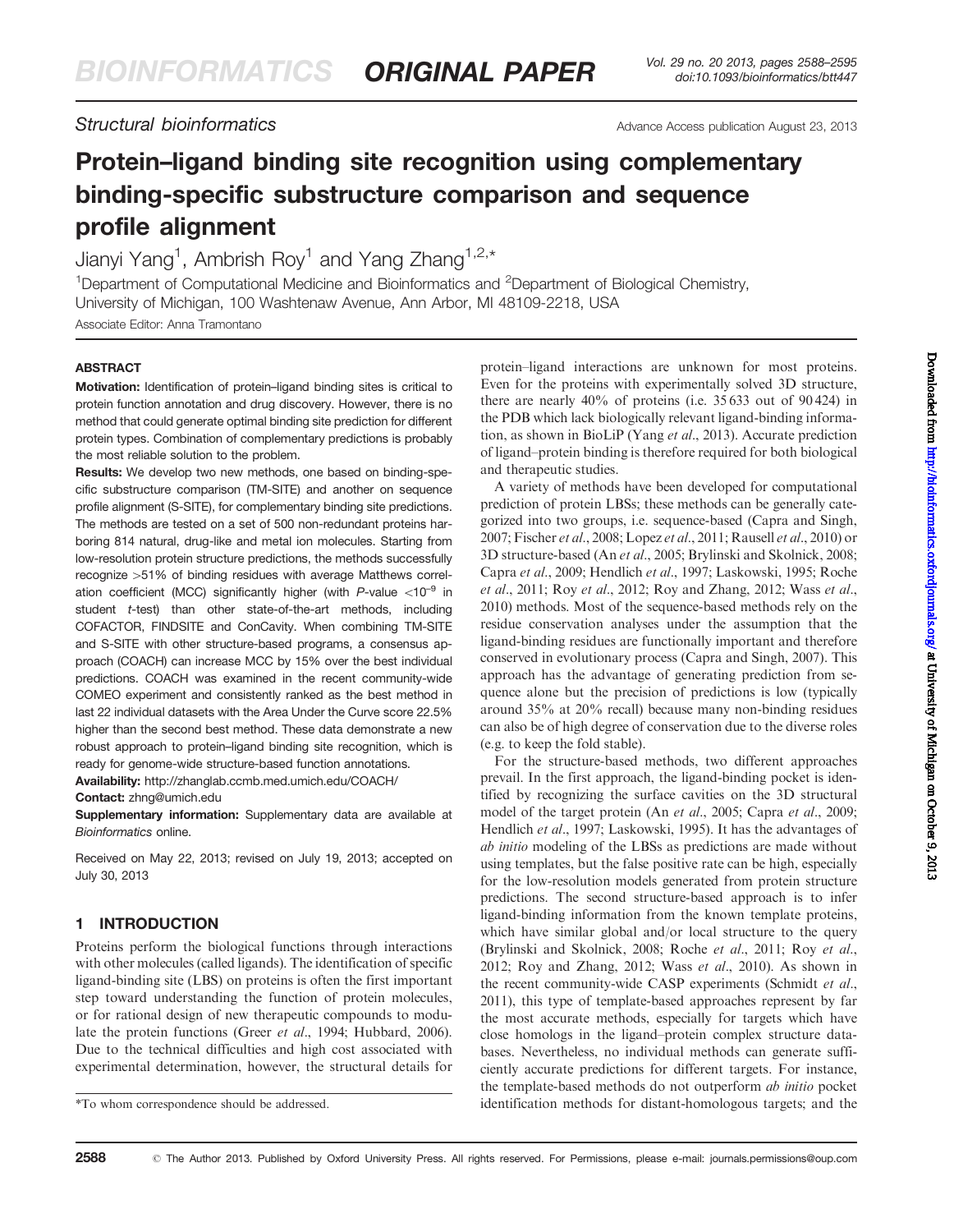<span id="page-1-0"></span>performance of pocket-based methods can be significantly degraded in the targets without high-resolution models, where sequence-based methods may have their advantage.

In this work, we aim to develop a reliable approach which could generate highly accurate ligand-binding predictions for different categories of protein targets. We first design a new structure-based algorithm (TM-SITE) which derives LBSs from structure-related templates with the alignments built on binding-specific substructures matches. Second, a new binding-specific sequence profile alignment method (S-SITE) is developed for evolution-based LBS recognition. Finally, we design COACH to combine the prediction results of TM-SITE and S-SITE with other available LBS tools by the support vector machine (SVM) training. Because one of the major objectives in this work is for genome-wide function annotation following the sequence-to-structure-to-function paradigm, we will examine and test our methods on low-resolution structure models generated by the state-of-the-art protein structure predictions (Roy [et al.](#page-7-0), [2010](#page-7-0); [Zhang, 2007](#page-7-0); [Zhang, 2008\)](#page-7-0). All the algorithms and data developed in this work are freely accessible at our website.

# 2 MATERIALS AND METHODS

### 2.1 Datasets

Our benchmark testing dataset consists of 500 non-redundant proteins that harbor 814 ligands (410 natural ligand, 238 drug-like ligand and 164 metal ions). This set of proteins are taken from the previous benchmark study (Roy et al.[, 2012](#page-7-0); [Roy and Zhang, 2012\)](#page-7-0), but one protein (PDB ID: 3cq3) was removed because its ligand (GOL) is not biologically relevant as evaluated in BioLiP (Yang et al.[, 2013\)](#page-7-0). Ligands in this benchmark are more comprehensive, including metal ions and other ligands from the BioLiP database. In addition, a set of 400 non-redundant proteins with at least 5 residues bound to known ligands are collected from BioLiP as the training set to train our methods. None of proteins in the training set has a sequence identity  $>30\%$  to the proteins in the test set.

For each protein, the structural models are generated by the standard I-TASSER pipeline (Roy et al.[, 2010](#page-7-0)) where all homologous templates with a sequence identity  $>30\%$  to the query sequence are excluded from the template library. This sequence identity cutoff is also used to filter out all ligand-binding templates when generating the LBS predictions. The two datasets of proteins, together with the binding-ligands and the I-TASSER models can be downloaded at http://zhanglab.ccmb.med. umich.edu/COACH/benchmark.

#### 2.2 TM-SITE

TM-SITE is designed to derive the LBSs by structurally comparing the query with the proteins of known LBSs (called template). There are generally two types of structural comparisons. The global comparison aligns the entire structure of two proteins which is most robust to recognize the similarity of two folds; but the alignment on the ligand-binding regions, which is important for LBS predictions, can be distracted by the structural variations in the regions far away from the binding pockets. On the other hand, the local comparison based on the binding residue structures is more sensitive to detect the similarity of specific binding pockets; but it has a high false positive rate due to the too small number of residues involved in the comparisons. TM-SITE takes an intermediate approach balancing the two comparisons, i.e. to compare the structures of a subsequence from the first binding residue to the last binding residue (called SSFL) on the query and template proteins. A flowchart of TM-SITE is depicted in Figure 1A, which consists of three steps of SSFL generation, binding template identification and LBS selection.



Fig. 1. Flowchart of (A) TM-SITE and (B) S-SITE for protein–ligand binding site prediction

2.2.1 SSFL generation For templates, an SSFL library is pre-calculated for all proteins in the BioLiP database by collecting the residues associated with the known ligands. For the query, various surface cavities are first identified by ConCavity (Capra et al.[, 2009\)](#page-7-0) which detects the cavities based on the shape of the structural surface. For each identified cavity, residues that have any heavy atoms within  $2.5 \text{ Å}$  to the cavity's mesh points are considered as putative binding residues. The cavities with  $>15$  putative binding residues are defined as putative binding pockets which are then used to determine the SSFL of the query. If there is no cavity with  $>15$  binding residues, the largest cavity is used for the query SSFL definition.

2.2.2 Binding template identification For a given query protein, we use TM-align [\(Zhang and Skolnick, 2005](#page-7-0)) to thread the query SSFL structure through the SSFL library by optimal structural alignments. The match between each pair of query and template SSFL structures is evaluated by a composite scoring function which counts for both global and local, structural and sequence similarities, i.e.

$$
q_{\rm str} = \frac{2}{1 + e^{-\left[L_c(0.4L_s + 0.3L_s + 0.2JSD) + TM\right]^2}} - 1, \tag{1}
$$

where  $L_c$  is the fraction of template binding residues that are aligned to the query structure by TM-align.  $L_g = \frac{1}{n} \sum_{n=1}^{n}$  $i=1$ 1  $\frac{1}{1+\left(d_i/d_0\right)^2}$  accounts for the local structure similarity between the binding pockets of query and template proteins, where  $n$  is the number of the aligned residue pairs associated with the binding pockets of the template and  $d_i$  is the distance of *i*-th residue pair.  $L_s = \frac{1}{n} \sum_{i=1}^{n} B(R_i^g, R_i^t)$  measures the evolutionary relation between the aligned binding residue pairs where  $B(R_i^q, R_i^t)$  is the normalized BLOSUM62 score for the i-th aligned residue pair. JSD is an evolutionary conservation index defined as the average Jensen–Shannon divergence score over the predicted binding residues, which is calculated from multiple sequence alignments (see Supplementary Materials for detail). Here, JSD should not be considered redundant to  $L_s$ , since  $L_s$  is defined for the pairwise conservation between the query and the structure template from BioLiP, but JSD is for the conservation between query and all other homologous sequences detected from sequence database by PSI-BLAST [\(Altschul et al., 1997\)](#page-7-0). Finally, TM =  $2 \frac{TM_t * TM_q}{TM_t + TM_q}$  is the harmonic average of the two TM-scores returned by TM-align when aligning the query and template SSFLs, where  $TM_t$  and  $TM_a$  are TM-scores normalized by query and template lengths, respectively. The format of Equation (1) and the weighting parameters have been determined by extensive trial and error on the 400 training proteins, which results in the best performance on the ligand-bind site recognitions according to the average Matthews's correlation coefficient (MCC) values.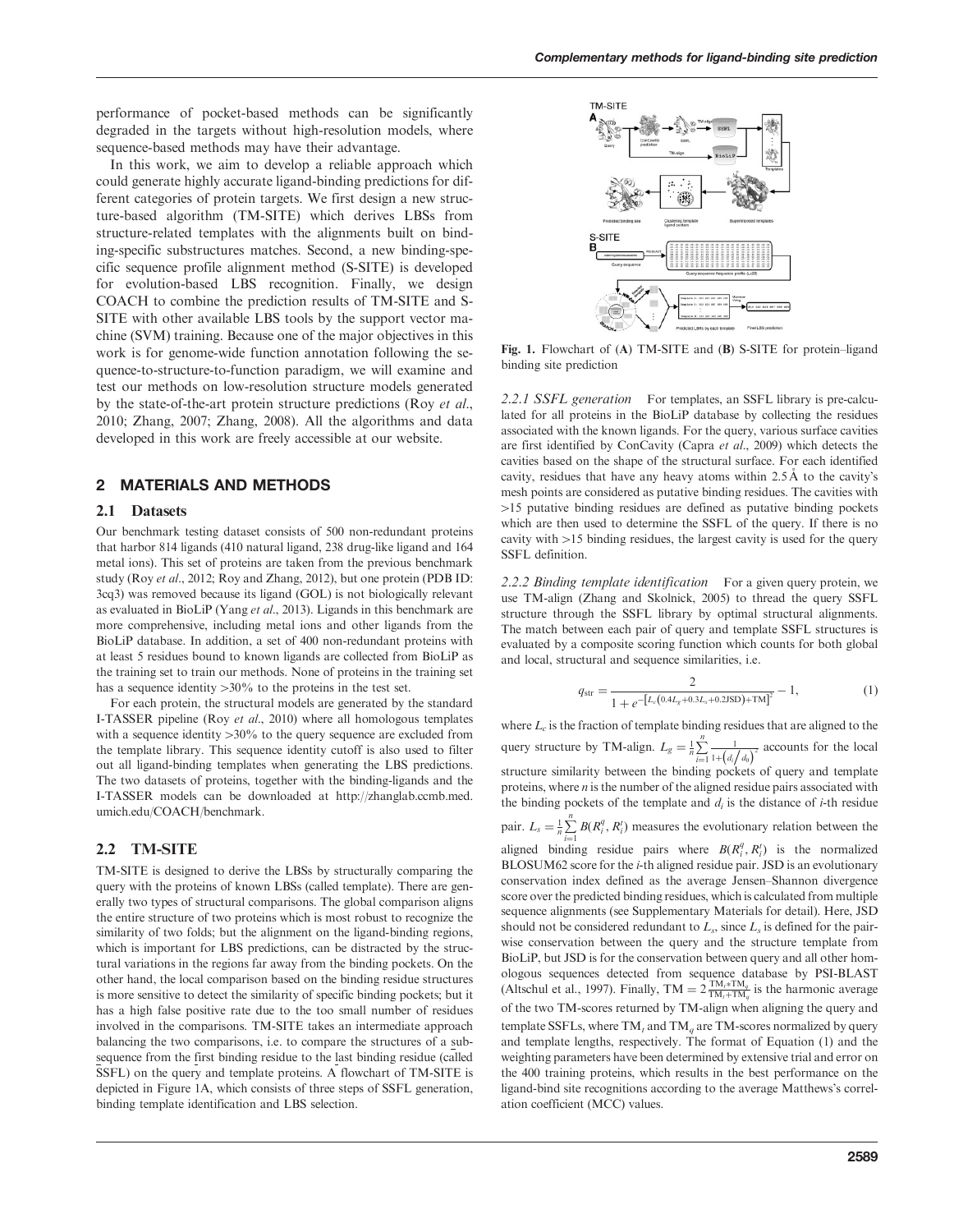<span id="page-2-0"></span>All proteins in the template SSFL library with a  $q_{str}$  score >0.65 are collected as putative templates; if no proteins have a  $q_{str}$  > 0.65, the protein with the highest  $q_{str}$  will be selected. Meanwhile, a second scan using the entire query structure as a probe is conducted through the BioLiP library based on TM-align ([Fig. 1A](#page-1-0)). All proteins, which are missed by the first SSFL-based scan but hit by the whole-chain based scan, are added to the putative template pool. Since the whole-structure based scan has lower specificity, a lower cutoff,  $q_{str} > 0.57$ , is used in the second structure scan.

2.2.3 LBS clustering and selection To select the ligand-binding residues on the query, all ligands bound with the proteins in the putative template pool are projected to the query structure based on the corresponding alignments from TM-align. These ligands are then clustered based on the spatial distance between their geometric centers, where an average linkage clustering algorithm is conducted with a distance cutoff 4 Å. At the beginning, each ligand sample is treated as a cluster. Two clusters are merged into one when their distance is below the cutoff. For clusters containing multiple ligands, the cluster distance is computed as the average over the pair-wise distances of the geometric centers between all the ligands from the first cluster and all the ligands from the second cluster. The cluster merging iteration starts from the cluster pairs of the closest distance, and stops when no cluster pairs have the distance smaller than the distance cutoff  $(4 \text{ Å})$ .

For each cluster, a set of consensus binding residues, which usually correspond to one binding pocket, are deduced from all the ligands in the cluster based on the maximum voting. The residues receiving  $>25\%$ votes, i.e. more than a quarter of templates in the cluster have the same residues as the binding site, are considered as the final predicted LBS residues in the binding pocket. This clustering procedure and cutoff selections are similar to the ones used by previous methods, including 3DLigandSite (Wass et al.[, 2010\)](#page-7-0), COFACTOR (Roy et al.[, 2012](#page-7-0); [Roy](#page-7-0) [and Zhang, 2012](#page-7-0)), FINDSITE [\(Brylinski and Skolnick, 2008](#page-7-0)) and FunFOLD (Roche et al.[, 2011](#page-7-0)). A confidence score of the predicted binding residues, associated with specific ligand-binding clusters, is defined by

$$
CS_t = \frac{2}{1 + e^{-\left[\frac{mqm\pi}{Mq\sin} + 0.2\ln(1 + \sqrt[3]{m}) + 0.215D_{\text{Ta}}\right]}} - 1, \tag{2}
$$

where  $m$  is the number of template ligands in the cluster and  $M$  is the total number of templates selected.  $q_{str}^{max}$  is the maximum of  $q_{str}$  score from the templates in the cluster as calculated by [Equation \(1\)](#page-1-0).  $\text{JSD}_{\text{Ta}}$  is the average JDS score for the predicted LBS residues from the ligand cluster. Again, this form of scoring function was decided by trial and error on our training set proteins. In the final TM-SITE predictions, the binding pockets are selected and ranked based on the  $CS<sub>t</sub>$  score, with the binding residues sorted by the number of votes in each binding pocket. In our training data, a prediction with  $CS<sub>t</sub> > 0.35$  has average false positive and false negative rates below 0.16 and 0.13, respectively.

#### 2.3 S-SITE

S-SITE is another template-based method, which detects protein templates and the LBSs using binding site specific, sequence profile–profile comparisons. The procedure of S-SITE is illustrated in [Figure 1](#page-1-0)B, which consists of three steps of sequence profile generation, template identification and LBS selection.

2.3.1 Profile generation To obtain the profile of the query protein, PSI-BLAST is used to thread the query sequence through the NCBI sequence database for constructing multiple sequence alignments. A position-specific frequency matrix (PSFM) is then computed from the multiple sequence alignments. Similarly, the template profiles, which are represented by the position-specific scoring matrices (PSSM), are pre-constructed by the PSI-BLAST searches for all proteins in the BioLiP library.

2.3.2 Template identification To detect homologous templates from BioLiP, the query profile PSFM is compared with the template profile PSSMs in the library using the Needleman–Wunsch dynamic programming algorithm ([Needleman and Wunsch, 1970\)](#page-7-0). The score for aligning the  $i$ -th residue in the query to the  $j$ -th residue in template is defined as

$$
S_{i,j} = \sum_{k=1}^{20} F_{i,k}^q P_{j,k}^t + \delta \left( s_i^q, s_j^t \right) + 2b_j^t B \left( R_i^q, R_j^t \right), \tag{3}
$$

where  $F_{i,k}^q$  (or  $P_{j,k}^t$ ) is the *i*,*k*-th (*j*,*k*-th) element in the query PSFM (or the template PSSM);  $s_i^q$  (or  $s_j^t$ )  $\in \{H, E, C\}$  is the three-state secondary structure ('H' = alpha helix, 'E' = beta strand and 'C' = random coil) of *i*-th (or j-th) residue in the query (or template); the secondary structure for templates are assigned by STRIDE [\(Heinig and Frishman, 2004](#page-7-0)) using the PDB structures. For query, its secondary structure is predicted by PSIPRED [\(Jones, 1999](#page-7-0)).  $\delta(x, y)$  equals to 1 if  $x = y$ , or 0 otherwise;  $b_j^t = 1$ if the *j*-th residue is at the binding site in the template, or  $b_j^t = 0$  otherwise;  $B(R_i^q, R_j^t)$  is the normalized BLOSUM62 similarity score for residues  $R_i^q$  in query and  $R_j^t$  in template with value in [0,1] (see Supplementary Materials). Overall, the first term in Equation (3) accounts for the queryto-template profile alignments, the second for the secondary structure match, and the third for evolutionary relation of residues in the LBSs.

The quality of a template match is estimated by

$$
q_{\text{seq}} = \frac{2}{1 + e^{-(0.5A_S + 0.5L_cL_s + 0.2JSD)}} - 1,\tag{4}
$$

where  $A_S = \frac{1}{L} \sum_{i=1}^{L_{\text{all}}}$  $\sum_{i=1}$   $S_{i,i}$  is the profile-alignment score normalized by the query sequence length L following Equation (3).  $L_c$ ,  $L_s$  and JSD are similar to that defined in [Equation \(1\)](#page-1-0) but with the alignments generated from the ligand-binding specific profile–profile comparisons. All proteins in BioLiP with a  $q_{seq}$  score above 0.5 are selected as the putative templates. If the number of putative templates is below 10, the top 10 templates with the highest  $q_{seq}$  score will be returned for the next step of LBS selection analysis.

2.3.3 LBS selection by maximum voting The residues on the query, which are aligned with the binding residues on the templates following the sequence profile–profile alignments, are assigned as putative binding residues in the S-SITE prediction. Since the binding sites of different templates will match with different query residues, a consensus voting scheme is applied to select the most consensus binding residues. The residues receiving  $>25\%$  votes are considered as the final binding residues by S-SITE.

A confidence score  $CS_s$  is defined for the binding residues:

$$
CS_s = \frac{2}{1 + e^{-\left[q_{\text{seq}}^{\text{max}} + 0.1 \ln(1 + \sqrt[3]{N}) + 0.2 J S D_{\text{Sa}}\right]}} - 1, \tag{5}
$$

where  $q_{\text{seq}}^{\text{max}}$  is the maximum value of  $q_{\text{seq}}$  among all the putative templates,  $N$  is the number of the selected templates,  $JSD<sub>Sa</sub>$  is the average Jensen–Shannon divergence score of all the predicted LBS residues. Here, the confidence score  $CS_s$  is in a similar format as that of TM-SITE  $(CS_t)$ but no clustering is conducted in S-SITE since the templates detected from the sequence profile comparison are converged in most cases. Based on the training data, a prediction with  $CS_s > 0.25$  has average false positive and false negative rates below 0.24 and 0.21, respectively.

#### 2.4 Control programs for LBS prediction

Three methods representing different prediction principles are used as control in this study. First, ConCavity [\(Capra](#page-7-0) et al., 2009) is an ab initio prediction method which identifies LBSs from the surface cavity of the target structure with score combining residue conservation information. FINDSITE [\(Brylinski and Skolnick, 2008](#page-7-0)) is a template-based approach which derives the query binding sites from template proteins identified by the threading programs [\(Skolnick](#page-7-0) [et al.](#page-7-0), 2004). COFACTOR (Roy et al., [2012; Roy and Zhang, 2012](#page-7-0)) is a structural comparison approach which identifies ligand-binding residues by global and local matches of the query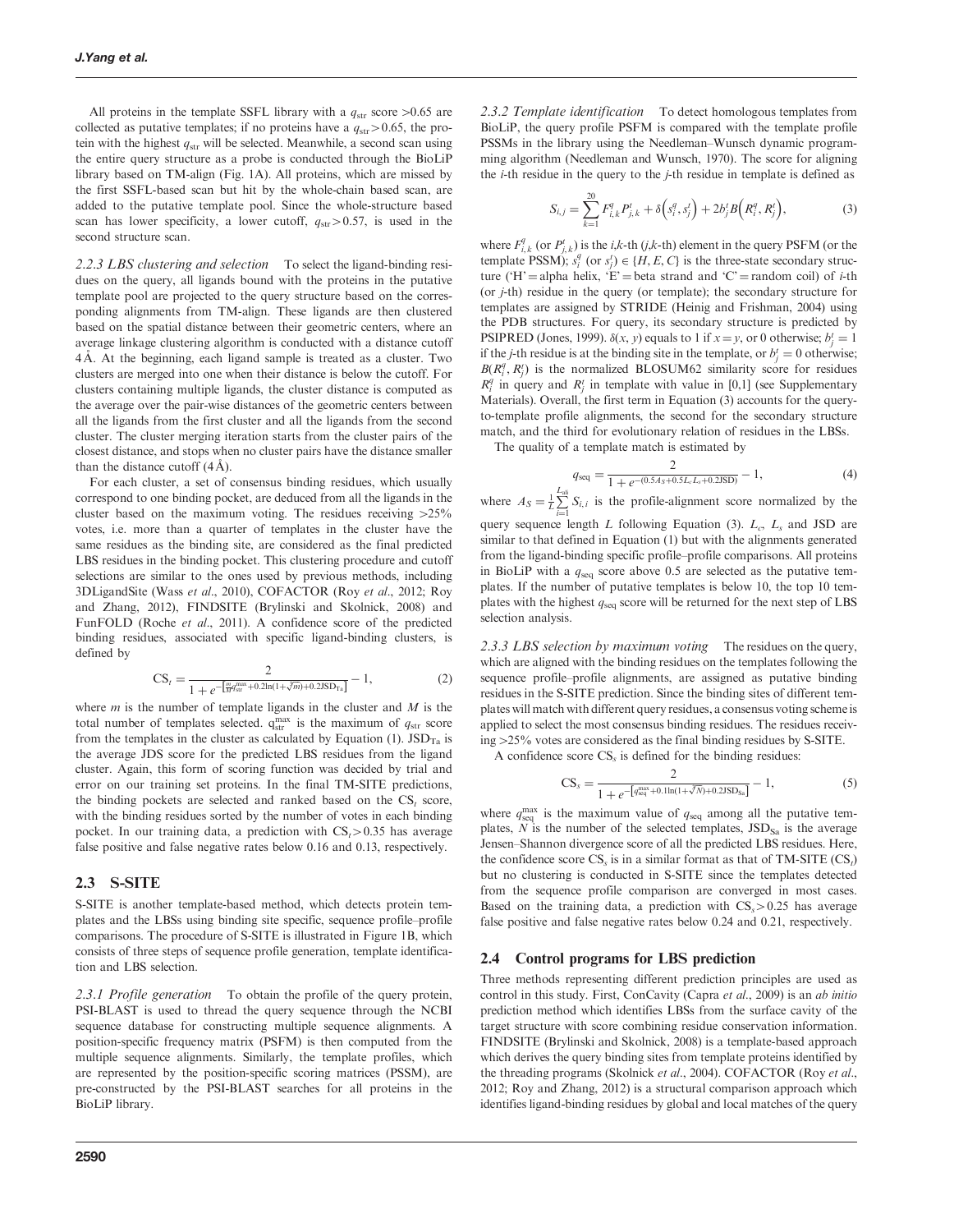and template structures. The ConCavity and FINDSITE are publically available programs and COFACTOR was developed in our lab. All the methods are run using default parameters.

# 2.5 COACH

COACH is a consensus approach to LBS prediction that combines the multiple prediction results of algorithms from TM-SITE, S-SITE, COFACTOR, FINDSITE and ConCavity, with the architecture presented in Supplementary Figure S1. To generate a prediction, the query sequence along with the structure are provided as input and fed into the individual programs. The top-scoring predictions from each of the programs are combined using a linear SVM as implemented by the software SVM-light [\(Joachims, 2006\)](#page-7-0).

The probability of a residue to be a binding residue is calculated from individual methods, which are used as the feature vectors for the residue. For TM-SITE and S-SITE, the probabilities are computed as the confidence score of the ligand cluster or templates (i.e.  $CS_t$  and  $CS_s$ ) multiplied by the ratio of votes on the residue. The probabilities for FINDSITE and COFACTOR are taken from the default confidence scores. For ConCavity, the probability is calculated by a linear combination of the residue conservation score and the distance of the residue to the predicted binding pockets. Finally, all feature vectors are fed into SVM to make consensus prediction, with classifiers trained on the 400 non-redundant training proteins, which have sequence identity  $<30\%$  to the proteins in the test set.

The linear kernel in SVM-light was used with the optimal value of the cost parameter C selected based on an exhaustive grid search. To avoid over-training, a 10-fold cross-validation procedure was applied as follows. The training set was randomly divided into 10 subsets of equal size, where 9 subsets are used to train the SVM and the remaining subset was used as validation to calculate the average MCC. For each parameter C in the grid space, such random sample division was repeated by 10 times and an overall MCC was calculated as the mean of the 10 average MCCs. The parameter  $C$  with the highest overall MCC was finally selected for SVM training.

### 2.6 Evaluation

The LBS prediction results are mainly evaluated by the Matthews correlation coefficient (MCC), precision and recall:

$$
\begin{cases}\n\text{MCC} = \frac{\text{TP} \times \text{TN} - \text{FP} \times \text{FN}}{\sqrt{(\text{TP} + \text{FP})(\text{TP} + \text{FN})(\text{TN} + \text{FP})(\text{TN} + \text{FN})}} \\
\text{precision} = \frac{\text{TP}}{\text{TP} + \text{FP}} \\
\text{recall} = \frac{\text{TP}}{\text{TP} + \text{FN}}\n\end{cases}
$$
\n(6)

where TP (FP) is the number of true (false) binding residues in the prediction, and TN (FN) is the number of true (false) non-binding residues. In general, MCC represents a score combining both the accuracy and coverage of the prediction which has a better balance of both aspects than the individual precision and recall values. The MCC equation was also used in the CASP official evaluation for protein–ligand binding site pre-diction ([Schmidt](#page-7-0) et al., 2011).

Another measure to combine precision and recall is the Area Under the Curve (AUC) value of the true positive rate versus false positive rate plot, or the ROC (Receiver Operating Characteristic) plot. This measurement has been used in another community-wide blind experiment, CAMEO (http:// www.cameo3d.org), for accuracy evaluation. Since MCC and AUC contain similar information, we will mainly use MCC for our benchmark/ training data, and AUC for CAMEO experiment in our data analysis.

### 3 RESULTS

#### 3.1 Accuracy of the I-TASSER structural models

Because the quality of the receptor models has impact on the structure-based methods for LBSs prediction, we computed

TM-score and RMSD of the I-TASSER models for the 500 testing proteins. In Supplementary Figure S2, we present the histogram distribution of the TM-score and RMSD of the first I-TASSER models. It is shown that the majority of the proteins  $(=90\%)$  can be modeled with a correct fold (TM-score  $> 0.5$ ) and  $65\%$  have a RMSD below  $6\AA$ , although all close homologous templates were excluded in the model generations. The average TM-score and RMSD for the proteins in the test dataset is 0.77 and  $6.4 \text{ Å}$ , respectively. Nevertheless, there are still 38 cases which have incorrect folds with a TM-score below 0.5, and 176 cases with RMSD higher than  $6\AA$ . Even in those with a correct fold, the local structure associated with the LBSs have structural deviations with an average  $RMSD = 2.8 \text{ Å}$  to the native holostructures. These represent a set of models in a typical range of accuracy of the template-based protein structure predictions ([Zhang, 2009\)](#page-7-0).

#### 3.2 Summary of individual methods

The MCCs for TM-SITE and S-SITE are summarized in first two columns of [Table 1.](#page-4-0) The average MCC score for TM-SITE is 0.48, with precision 0.57 and recall 0.49, respectively. The MCC and precision values of TM-SITE are higher than that of S-SITE (MCC = 0.45, precision = 0.45 and recall = 0.58), although TM-SITE has a slightly lower recall. The difference in the MCC values is statistically significant which has a P-value  $<10^{-3}$ in the Student's t-test (Supplementary Table S1). This data demonstrate the usefulness of structural information in I-TASSER models that were taken by TM-SITE for template detection, while S-SITE is based on the sequence profile comparison. The higher value of recall in the S-SITE predictions is partly due to the fact that many S-SITE predictions contain residues from multiple ligand-binding pockets, since no clustering was performed in S-SITE. The clustering procedure in TM-SITE increases the specificity and thus MCC of the predictions. In S-SITE, since the templates are mostly converged, we found that the clustering on the S-SITE predictions did not increase the overall MCC score but there was a slight increase in precision (0.52) and reduction in recall (0.49).

The TM-SITE predictions also outperform the three other control methods, with the average MCC value 14% higher than FINDSITE and COFACTOR, and 84.6% higher than ConCavity. The *P*-value in the Student's *t*-test is below  $10^{-9}$  in all the comparisons (Supplementary Table S1). The precision of TM-SITE and COFACTOR is similar while the recall of TM-SITE is higher, which is partly due to the fact that the TM-SITE prediction is made based on a combination of multiple templates, while COFACTOR prediction is on a single top-scoring template. ConCavity's recall (0.51) is slightly higher than TM-SITE (0.49), while its precision is very low due to over-prediction, resulting in a low MCC value 0.26.

In Supplementary Figure S3, we present a head-to-head comparison of TM-SITE versus the four other methods based on MCC. Out of the 500 test proteins, there are 345, 354, 347 and 400 cases where TM-SITE has equal or higher MCC than S-SITE, COFACTOR, FINDSITE and ConCavity, respectively. Interestingly, although S-SITE has a higher average MCC score than COFACTOR and FINDSITE, it has similar number of cases in which it outperforms TM-SITE. This indicates that the S-SITE algorithm is probably less complementary to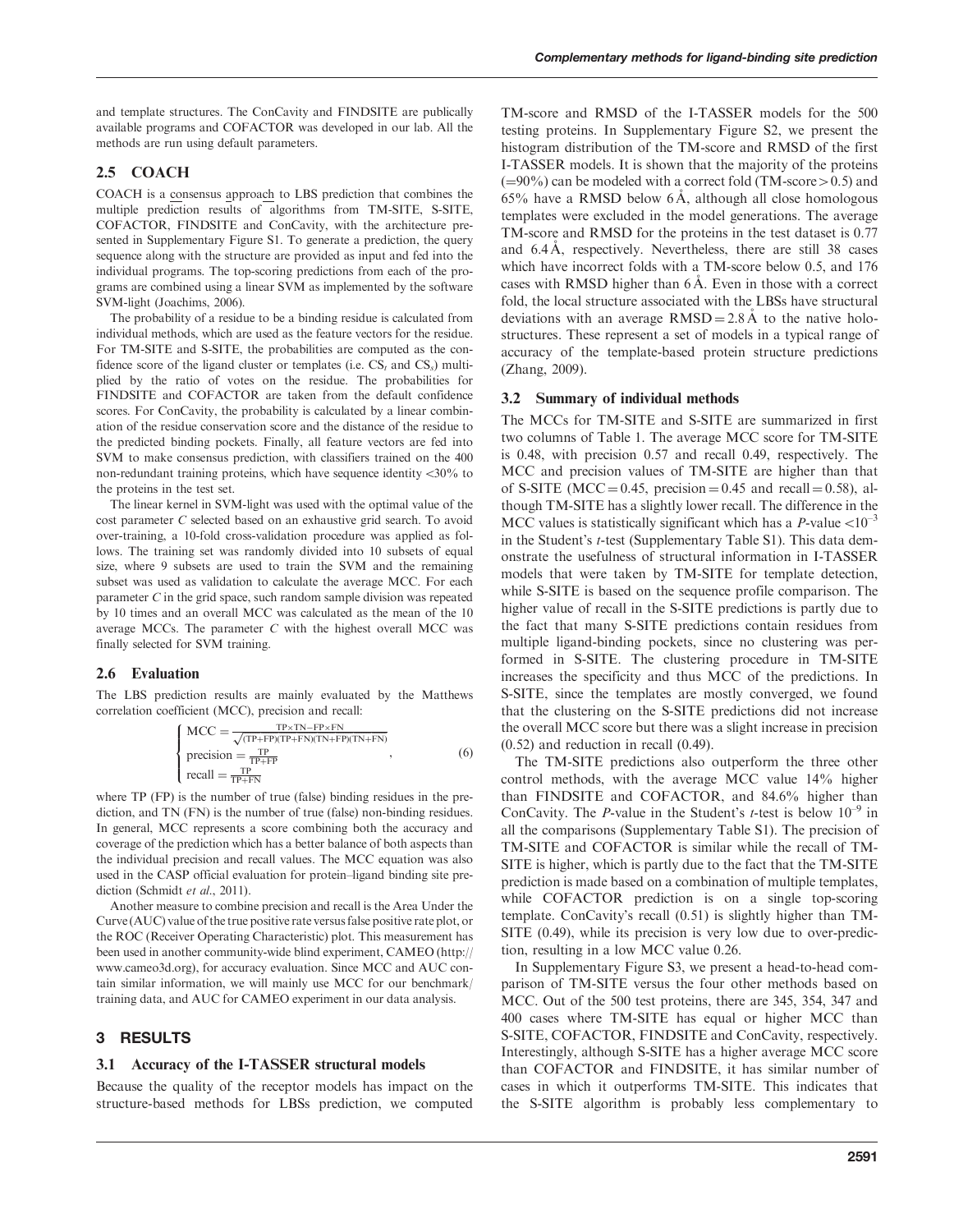<span id="page-4-0"></span>Table 1. LBS predictions by different programs on the 500 test proteins

|            |            | TM-S | S-SI | <b>COF</b> | <b>FIN</b> | Con  | <b>COA</b> |
|------------|------------|------|------|------------|------------|------|------------|
| <b>ITA</b> | <b>MCC</b> | 0.48 | 0.45 | 0.42       | 0.42       | 0.26 | 0.54       |
|            | Precision  | 0.57 | 0.45 | 0.56       | 0.44       | 0.23 | 0.54       |
|            | Recall     | 0.49 | 0.58 | 0.39       | 0.49       | 0.51 | 0.63       |
| <b>EXP</b> | <b>MCC</b> | 0.51 | 0.45 | 0.46       | 0.44       | 0.33 | 0.60       |
|            | Precision  | 0.59 | 0.45 | 0.61       | 0.45       | 0.26 | 0.59       |
|            | Recall     | 0.51 | 0.58 | 0.41       | 0.51       | 0.62 | 0.70       |

TM-S, TM-SITE; S-SI, S-SITE; COF, COFACTOR; FIN, FINDSITE; Con, ConCavity; COA, COACH; ITA, I-TASSER models; EXP, experimental structures.

Bold values denote the best performance in each category.

TM-SITE compared to other methods, since several common terms (including the binding residue coverage and the JSD score) have been used in both methods for template recognitions. In addition, the Pearson's correlation coefficients (PCC) between TM-SITE and other methods are reported in Supplementary Figure S3. TM-SITE has the highest PCC with COFACTOR, probably because both methods use structural alignment and the same template library. As expected, ConCavity has the lowest PCC with TM-SITE as it is a template-free method.

In the lower part of Table 1, we also list the MCC results of the programs when the experimental structure of the receptor proteins is used. As expected, the performance of all the structure-based methods is improved due to the increase of structural accuracy of the receptor proteins. S-SITE has no change since it only uses the sequence profile information. Nevertheless, it has a comparable or superior result than other structure-based methods from FINDSITE, COFACTOR and ConCavity.

# 3.3 Why TM-SITE/S-SITE work better than other methods?

The method with the closest overall performance to TM-SITE is COFACTOR, but TM-SITE still has an MCC value 14% (using I-TASSER models) and 10.9% (using experimental structure) higher than COFACTOR on the 500 tested proteins.

A major advantage of the TM-SITE is the use of the SSFL residues for structural alignments, which helps increase the sensitivity and specificity of the template detections, compared to either the global or local structural comparison taken by COFACTOR. Figure 2 shows an illustrative example from the phosphatidylinositol 4,5-bisphosphate 3-kinase protein (PDB ID: 2chzA), which has the ligand molecule N-(5-(4-Chloro-3-(2-Hydroxy-Ethylsulfamoyl)-Phenylthiazole-2-Yl)-Acetamide bound with Residues S567, W573, I592, Y628, I640, E641, I642, V643, A646, N711, M713, F721, I723 and D724. We first run I-TASSER which generates the first model with a  $TM\text{-score} =$  $0.74$  and  $RMSD = 19.8$  Å. Based on the I-TASSER model, the ConCavity program detects 3 putative binding pockets, each with more than 15 associated binding residues, which result in an SSFL definition from residue M565 to residue P787 (Fig. 2B). Despite the high RMSD of the global I-TASSER model, the SSFL region has high accuracy with a  $RMSD_{\text{SSFL}} =$ 3.8 A, which provides an opportunity for the accurate SSFL



Fig. 2. An illustrative example of TM-SITE binding site prediction on the phosphatidylinositol 4,5-bisphosphate 3-kinase protein. (A) I-TASSER model with TM-score  $= 0.74$  and global/local-binding RMSD  $= 19.8/$ 1.5 Å. (B) Binding pocket identification by ConCavity (green mesh). (C) Query SSFL definition based on predicted binding pockets for the query protein (green cartoon) which has a RMSD to the native  $3.8 \text{ Å}$ . (D) Template SSFLs recognized by TM-align. (E) Superposition of all template SSFLs on the query structure. (F) Final model of the predicted binding sites: native/predicted ligands are shown in magenta/blue sticks; true/false positive binding sites are highlighted in green/red ball-sticks

structure matches to the structures in BioLiP. Following the SSFL-based TM-align alignment, seven templates, including 2x6kA, 2x6iA, 2x6jA, 2x6jB, 2x6kB, 3ls8A and 2x6fB, have a  $q_{str}$  score above 0.65, where 16 binding residues, including M565, A566, S567, P571, I592, K594, D602, Y628, I640, E641, I642, V643, D645, M713, I723 and D724, are transferred as putative LBS residues to the query (Fig. 2E). After the ligand clustering and the maximum vote, 14 residues receiving  $>25\%$  votes (M565, A566, I592, K594, D602, Y628, I640, E641, I642, V643, D645, M713, I723 and D724) are eventually selected, which have a  $CS_t$ score  $= 0.57$ , significantly higher than the default confident  $CS_t$ cutoff (0.35). This prediction results an MCC score  $= 0.64$  with precision  $= 0.64$  and recall  $= 0.64$ , respectively.

COFACTOR uses either the local-binding site or the entire structure comparison. The former comparison does not result in significant hits since a large number of possible 3D motifs have been aligned in the query structure which generates similar scores. The global structure comparison picks up two templates from 1n38A and 1n35A, which have a completely different binding pocket although they have a similar fold to the query protein. These hits result in an LBS prediction with an  $MCC = -0.01$  for COFACTOR, in this example.

Accordingly, ConCavity has selected 76 residues as the binding residues which also results in a low  $MCC = 0.32$ , due to the low precision value  $(=0.14)$  although 11 out of the 14 native LBS residues are included in the ConCavity prediction. FINDSITE failed to identify the correct binding residues since most of the templates have only a weak homology to the query protein and the threading alignment by FINDSITE selected an incorrect template (with a TM-score  $= 0.26$ ).

The second advantage of TM-SITE is the composite scoring function balancing both structural and sequence similarities in the SSFL region which is essential for recognizing the correct templates and binding sites. One of the major differences between the scoring functions of TM-SITE and FINDSITE is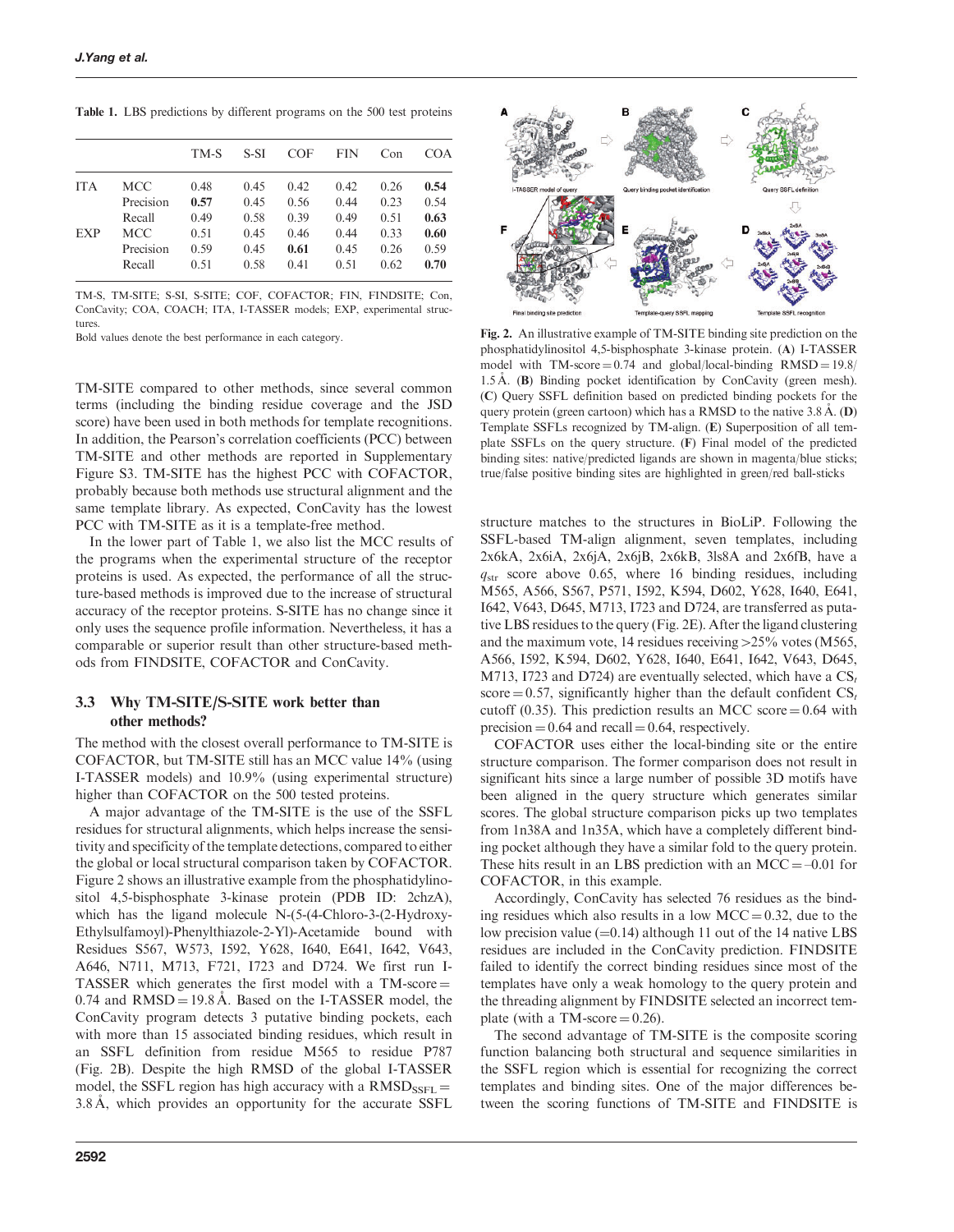<span id="page-5-0"></span>that the evolutionary information and local structure similarity of binding site are not considered in FINDSITE. These two terms are calculated by  $L_{\varphi}$  and  $L_{\varphi}$  in TM-SITE ([Equation 1\)](#page-1-0). If we turned off these two terms, the performance of TM-SITE would be significantly degraded with the average MCC value reduced from 0.48 to 0.43. Similarly, the JSD score was not considered in score-function of CAFACTOR although it was used for initial binding residue screening. If we turned off the JSD term in [Equation 1](#page-1-0), the MCC value is also reduced.

In the example of [Figure 2,](#page-4-0) although S-SITE takes a similar threading approach to FINDSITE, by using the profile–profile alignment for template screening, it recognizes a set of binding residues, including M565, A566, S567, P571, I592, K594, D602, Y628, I640, E641, I642, V643, D645, A650, M713, I723 and D724, which has an MCC score (0.64) much higher than FINDSITE (0.0). A detailed analysis shows that the bindingspecific conservation scores, including  $L<sub>s</sub>$  and JSD in [Equations \(1\)](#page-1-0) and [\(4\),](#page-2-0) dominate the profile–profile comparisons and therefore plays an important role in the query-template alignment selections. We also tried to replace [Equations \(1\)](#page-1-0) and [\(4\)](#page-2-0) by the global structure similarity TM-score and the threading Z-score, respectively. The performances of TM-SITE and S-SITE are dramatically reduced by 21% and 59%, respectively. These data demonstrate the extreme importance of a balanced scoring function combining different effects from global and local, structural and evolutionary information of ligand–protein binding.

#### 3.4 Combination of different methods by COACH

In the last column of [Table 1,](#page-4-0) we list the prediction results of COACH, which combines the predictions from the five individual algorithms using the SVM. The average precision and recall of the COACH predictions are 0.54 and 0.63, respectively, which result in an overall MCC = 0.54. This MCC value is  $12.5\%$ higher than the best individual prediction from TM-SITE or 107.7% higher than the prediction by ConCavity. The improvements made by COACH are mainly attributed to the complementary property of the individual component predictors, as highlighted by the head-to-head comparison between TM-SITE and other methods shown in Supplementary Figure S3. Although the best individual prediction by TM-SITE outperforms that by other methods for most proteins (see the number of data points located in the upper triangle), there are still a considerable number of proteins where TM-SITE performs worse than others. Thus, a combination of the results provides the opportunity to pick up the cases that are incorrectly predicted (mostly having weak scores) by one program but correctly predicted (mostly having high scores) by others.

Supplementary Figure S4 presents head-to-head comparisons of COACH versus all individual programs. Indeed, COACH has dominantly more number of proteins that have a higher MCC than any of the individual programs. We note that the consensus approach in COACH is different from most of the meta-server approaches in the protein structure prediction which are designed to select the models from individual programs [\(Ginalski](#page-7-0) et al.[, 2003; Wu and Zhang, 2007\)](#page-7-0). Therefore, the final model in the meta-server predictions for a specific protein should be identical to that by some individual program. In COACH, however, the LBS predictions are combined from different programs.

Thus, none of the COACH predictions is identical to that of the individual programs, which can be seen in Supplementary Figure S4 whereby there are almost no points on the diagonal lines of the comparisons. The PCC values between COACH and other methods are listed in Supplementary Figure S4, which are approximately associated with the contribution of the component methods to COACH. As shown in the figure, TM-SITE has the highest PCC with COACH, meaning that it contributes the most to COACH, followed by COFACTOR, S-SITE, FINDSITE and ConCavity, respectively.

As shown in Supplementary Table S1, the P-values in the Student's t-test between COACH and other methods are all  $510^{-14}$ , demonstrating that the improvement from consensus is statistically significant.

#### 3.5 Test of COACH in blind experiments

CAMEO (Continuous Automated Model EvaluatiOn) is a community-wide ligand-binding experiment, which was designed to evaluate computational methods in a continuous base. Every week, a set of pre-released sequences from the PDB are collected and sent to the online service systems with the LBS prediction generated before the experimental structure is released. The prediction results are evaluated based on the subsequently released PDB structures. The CAMEO experiment is complementary to the CASP experiment but has the advantage to assess the participating methods on a large number of targets and in a continuous base, whereby the CASP experiment has often too few targets to draw a reliable conclusion on the ligand-binding prediction ([Schmidt](#page-7-0) et al., 2011). Instead of the MCC score, the AUC score of the ROC plot has been used by CAMEO for the evaluation of the LBS predictions.

COACH participated in CAMEO since December 7, 2012. Figure 3 summarizes the official assessment results of the LBS predictions by COACH in the last 22 weeks, together with other 7 predictors, which contains results on 1203 released proteins. The detailed AUC values are listed in Supplementary Table S2, taken from the official CAMEO website http://www.cameo3d. org/ligand\_binding/weekly\_summary.html. Because the number of targets modeled by different predictors can be different (Supplementary Table S2), we use the 'average accuracy' for the comparison in Figure 3, whereby COACH has generated



Fig. 3. Summary of blind LBS predictions in the COMEO experiment during last 22 weeks. The mean AUC was computed over all targets tested in the corresponding weeks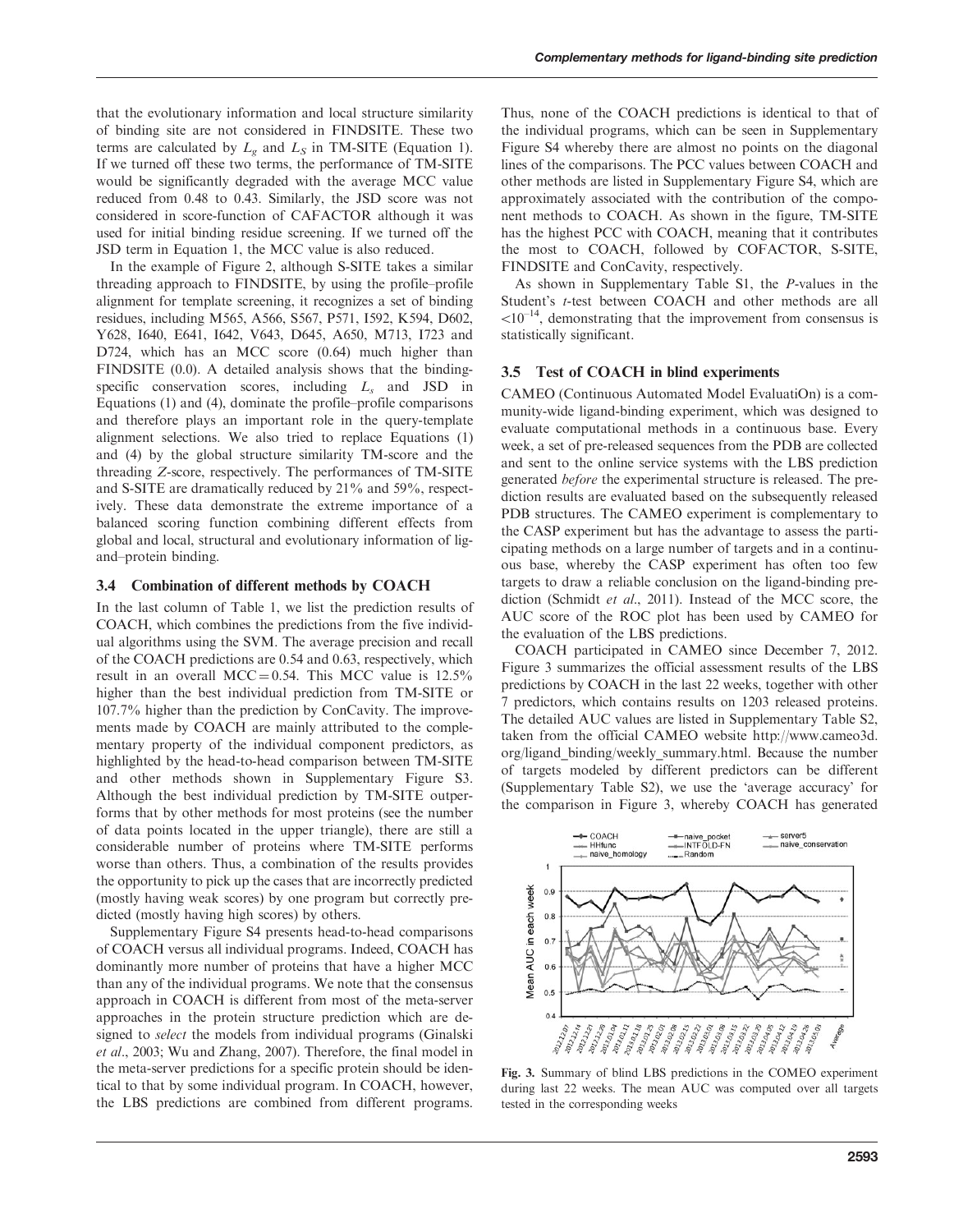predictions for all the targets. As shown in [Figure 3,](#page-5-0) the COACH predictions achieve the highest AUC score among all the predictors in each of the 22 weeks. Overall, the mean AUC of COACH is 0.87, which is 22.5% higher than the second best predictor ('naive\_pocket'). We have also made an internal assessment of TM-SITE and S-SITE on the same set of proteins, which achieves an AUC score 0.82 and 0.78, which are 15.5% and 10% higher than the 'naive pocket' program, respectively. Again, TM-SITE outperforms S-SITE in these sets, which demonstrates the advantage of using structure information over sequence profiles. The AUC of TM-SITE is  $10.4\%$ ,  $12.7\%$  and  $64.3\%$  higher than that of COFACTOR, FINDSITE and ConCavity, respectively, which are consistent with the data in our benchmark tests although the assessment here is based on AUC whereby the benchmark analysis was on the MCC values.

In Figure 4, we present four examples of the successful COACH predictions in the CAMEO experiment for the proteins bound with four typical categories of ligands (poly-nucleotide, peptide, organic and ion-like). These examples are from (A) DNA binding ETS domain of the human protein FEV in complex with DNA (PDBID: 3zp5A); (B) beta'-COP/Insig-2 complex (4j82A); (C) Glutathione transferase homolog from Lodderomyces elongisporus bound with CIT (4ivfA); and (D) R39-imipenem Acyl-enzyme bound with  $Mg^{2+}$  ion (4benA). The I-TASSER models for the receptors all have correct fold with a TM-score  $>0.5$  in these examples [\(Xu and Zhang,](#page-7-0) [2010\)](#page-7-0). The BioLiP library contains biologically relevant ligands of both small molecules (e.g. metal ions and organic molecules) and big molecules (e.g. nucleotides and peptides); these provide the opportunity to predict resides bound with various ligand types through the template-based modeling. As a result, the final models of binding sites have the  $AUC = 0.9, 0.93, 0.97$ and 0.97, respectively, which are 32.4%, 52.4%, 27.6% and 73.2% higher than the best predictions from the other server groups.



Fig. 4. Illustrative examples of successful predictions by COACH in the CAMEO. The receptor structures are shown in gray cartoon buried in transparent surface. The native and predicted ligands are in magenta and orange colors, respectively. The true positive, false positive and false negative predictions of the ligand-binding residues by COACH are highlighted in green, red and blue sticks, respectively. (A) DNA binding ETS domain of FEV in complex with DNA. (B) beta'-COP/Insig-2 complex. (C) Glutathione transferase homolog from Lodderomyces elongisporus bound with CIT. (D) R39-imipenem Acyl-enzyme bound with  $Mg^{2+}$  ion

#### 3.6 Setting up of online COACH server

An online COACH server is set up and made freely available at http://zhanglab.ccmb.med.umich.edu/COACH/. To use the server, users can provide either sequence or 3D structure of the query protein. If the query sequence is provided, I-TASSER (Roy et al.[, 2010\)](#page-7-0) will be used to construct 3D models for the query, which are then used by the individual COACH programs for the structure-based LBS predictions. The final LBS models will be created by the SVM-based combinations. If a 3D model of the target is provided, the structure will be directly used for the LBS predictions.

Starting from a given 3D structural model, the COACH prediction typically takes  $\sim$  1–10 h depending on the size of the query proteins. An additional time will be needed for the I-TASSER structure prediction  $(\sim 5-20 h)$ , if the users only provide the sequence. After the prediction is completed, an email alert is sent to user with instruction to access the results, which will be kept on the COACH website for 3 months. For each target, the top 10 COACH predictions are listed, together with the confidence score, ligand cluster size, the representative ligand–protein templates, and the consensus LBS residues. Supplementary Figure S5 shows an illustration of the COACH results, taken from a snapshot of http://zhanglab.ccmb.med. umich.edu/COACH/CH000001/. Except for the consensus LBS predictions by COACH, up to top 5 predictions for the component predictors are also summarized in the same web page.

## 4 CONCLUSION

Accurate identification of LBSs is essential to protein function annotation and drug discovery. Inspired by the fact that no individual methods can generate the optimal prediction for all proteins, we have developed two complementary algorithms, TM-SITE and S-SITE, for protein–ligand binding site predictions. TM-SITE is built on the structural comparison of a subset of continuously distributed residues associated with the binding pockets in the query and template proteins, while S-SITE is based on the binding-specific sequence profile–profile alignments. Starting from the low-resolution 3D models generated by protein structure predictions, the LBS prediction methods are tested on a set of 500 non-redundant proteins harboring 814 natural, drug-like and metal ion ligands, where the correct LBSs with an MCC above 0.5 are generated for 302 and 243 cases, by TM-SITE and S-SITE, respectively. Among the successful predicted cases, 125 cases are predicted by either TM-SITE or S-SITE which demonstrate the complementary feature of the two algorithms.

The methods are controlled with three state-of-the-art methods from COFACTOR [\(Roy and Zhang, 2012\)](#page-7-0), FINDSITE [\(Brylinski and Skolnick, 2008](#page-7-0)) and ConCavity ([Capra](#page-7-0) et al., [2009\)](#page-7-0). The TM-SITE predictions have an average MCC 0.48 which is 14% higher than COFACTOR and FINDSITE, and 84.6% higher than ConCavity; the differences correspond to P-values  $< 10^{-11}$ ,  $< 10^{-9}$ ,  $< 10^{-53}$ , respectively, in Student's t-test. The detailed data analysis showed that the major advantages of the methods are attributed to the binding-specific substructure alignment search for the template recognition, and the composite potential appropriately balancing multiple scoring matrices from both global and local, structural and sequence comparisons.